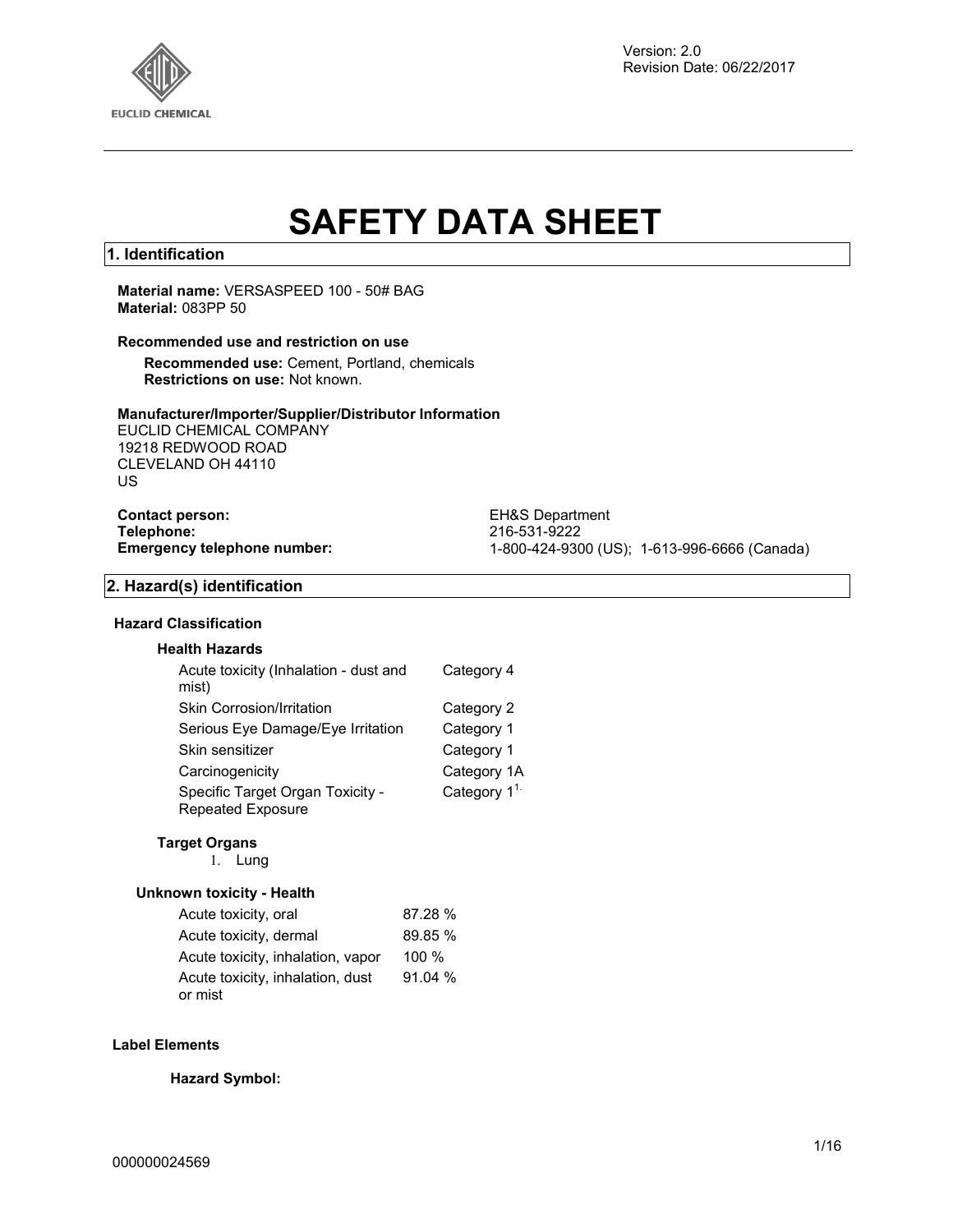

| <b>Signal Word:</b>                           | Danger                                                                                                                                                                                                                                                                                                                                                                                                                                                                                                                   |
|-----------------------------------------------|--------------------------------------------------------------------------------------------------------------------------------------------------------------------------------------------------------------------------------------------------------------------------------------------------------------------------------------------------------------------------------------------------------------------------------------------------------------------------------------------------------------------------|
| <b>Hazard Statement:</b>                      | Harmful if inhaled.<br>Causes skin irritation.<br>Causes serious eye damage.<br>May cause an allergic skin reaction.<br>May cause cancer.<br>Causes damage to organs through prolonged or repeated exposure.                                                                                                                                                                                                                                                                                                             |
| Precautionary<br><b>Statements</b>            |                                                                                                                                                                                                                                                                                                                                                                                                                                                                                                                          |
| <b>Prevention:</b>                            | Use only outdoors or in a well-ventilated area. Wash thoroughly after<br>handling. Wear protective gloves/protective clothing/eye protection/face<br>protection. Contaminated work clothing should not be allowed out of the<br>workplace. Obtain special instructions before use. Do not handle until all<br>safety precautions have been read and understood. Use personal protective<br>equipment as required. Do not breathe dust/fume/gas/mist/vapors/spray. Do<br>not eat, drink or smoke when using this product. |
| Response:                                     | IF INHALED: Remove person to fresh air and keep comfortable for<br>breathing. IF IN EYES: Rinse cautiously with water for several minutes.<br>Remove contact lenses, if present and easy to do. Continue rinsing. IF ON<br>SKIN: Wash with plenty of water/ If skin irritation or rash occurs: Get<br>medical advice/attention. Immediately call a POISON CENTER/doctor/<br>Specific treatment (see this label). Wash contaminated clothing before<br>reuse.                                                             |
| Storage:                                      | Store locked up.                                                                                                                                                                                                                                                                                                                                                                                                                                                                                                         |
| Disposal:                                     | Dispose of contents/container to an appropriate treatment and disposal<br>facility in accordance with applicable laws and regulations, and product<br>characteristics at time of disposal.                                                                                                                                                                                                                                                                                                                               |
| Hazard(s) not otherwise<br>classified (HNOC): | None.                                                                                                                                                                                                                                                                                                                                                                                                                                                                                                                    |

# **3. Composition/information on ingredients**

#### **Mixtures**

| <b>Chemical Identity</b>                    | <b>CAS number</b> | Content in percent (%)* |
|---------------------------------------------|-------------------|-------------------------|
| Crystalline Silica (Quartz)/<br>Silica Sand | 14808-60-7        | $50 - 100\%$            |
| Portland cement                             | 65997-15-1        | $10 - 20%$              |
| Trade Secret                                | Trade Secret      | $5 - 10\%$              |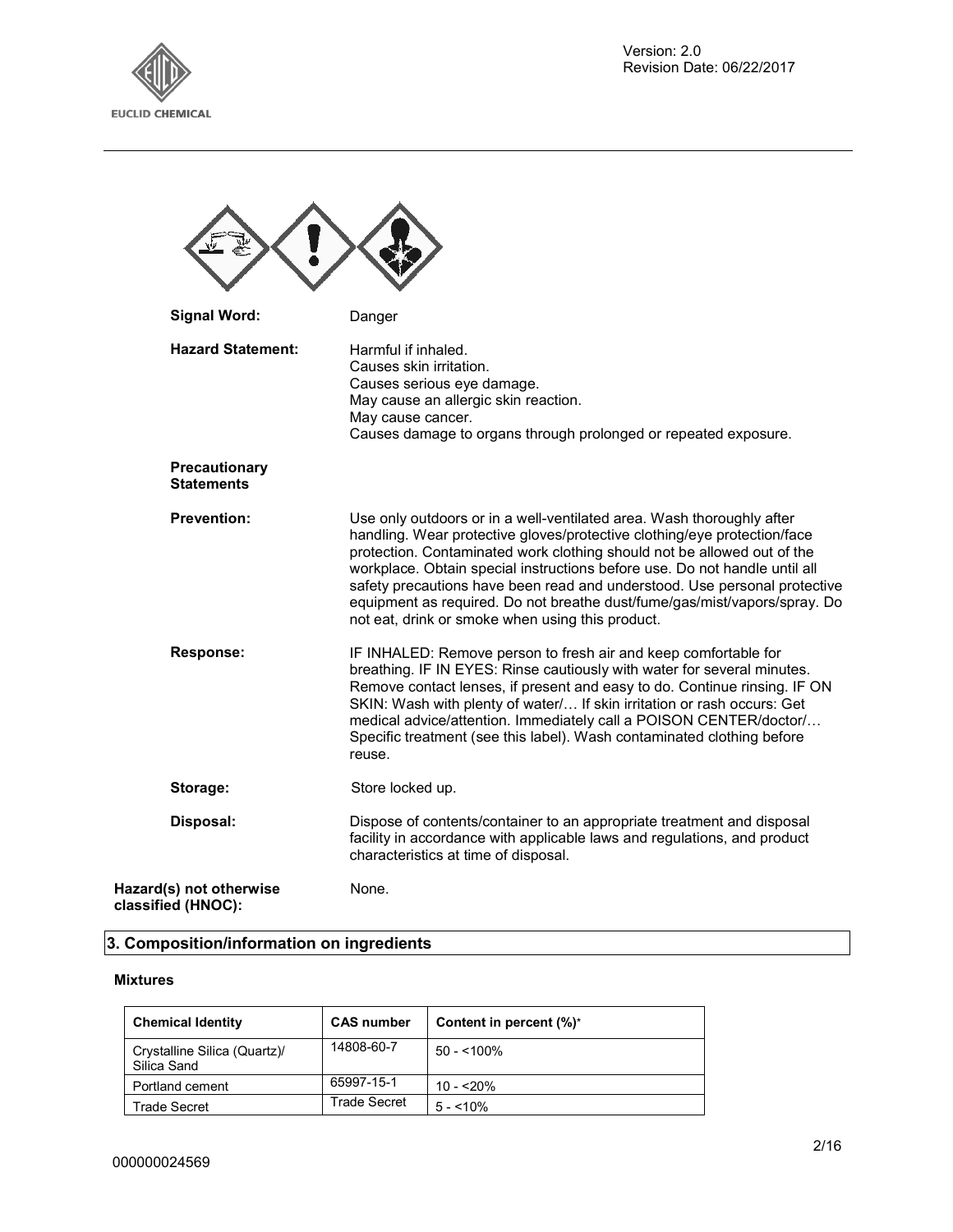

| Calcium Carbonate<br>(Limestone) | 1317-65-3 | $5 - 10\%$  |
|----------------------------------|-----------|-------------|
| Calcium salt                     | 7778-18-9 | - <5%       |
| Magnesite                        | 546-93-0  | $0.1 - 1\%$ |

\* All concentrations are percent by weight unless ingredient is a gas. Gas concentrations are in percent by volume.

| 4. First-aid measures                                         |                                                                                                                                                                                                                                                                  |  |
|---------------------------------------------------------------|------------------------------------------------------------------------------------------------------------------------------------------------------------------------------------------------------------------------------------------------------------------|--|
| Ingestion:                                                    | Call a POISON CENTRE/doctor/ if you feel unwell. Rinse mouth.                                                                                                                                                                                                    |  |
| Inhalation:                                                   | Move to fresh air.                                                                                                                                                                                                                                               |  |
| <b>Skin Contact:</b>                                          | Get medical attention. Destroy or thoroughly clean contaminated shoes.<br>Immediately remove contaminated clothing and shoes and wash skin with<br>soap and plenty of water. If skin irritation or an allergic skin reaction<br>develops, get medical attention. |  |
| Eye contact:                                                  | Immediately flush with plenty of water for at least 15 minutes. If easy to do,<br>remove contact lenses. Call a physician or poison control center<br>immediately.                                                                                               |  |
| Most important symptoms/effects, acute and delayed            |                                                                                                                                                                                                                                                                  |  |
| <b>Symptoms:</b>                                              | Prolonged or repeated contact with skin may cause redness, itching,<br>irritation and eczema/chapping. Extreme irritation of eyes and mucous<br>membranes, including burning and tearing.                                                                        |  |
|                                                               | Indication of immediate medical attention and special treatment needed                                                                                                                                                                                           |  |
| Treatment:                                                    | Symptoms may be delayed.                                                                                                                                                                                                                                         |  |
| 5. Fire-fighting measures                                     |                                                                                                                                                                                                                                                                  |  |
| <b>General Fire Hazards:</b>                                  | No unusual fire or explosion hazards noted.                                                                                                                                                                                                                      |  |
| Suitable (and unsuitable) extinguishing media                 |                                                                                                                                                                                                                                                                  |  |
| Suitable extinguishing<br>media:                              | Use fire-extinguishing media appropriate for surrounding materials.                                                                                                                                                                                              |  |
| Unsuitable extinguishing<br>media:                            | Do not use water jet as an extinguisher, as this will spread the fire.                                                                                                                                                                                           |  |
| Specific hazards arising from<br>the chemical:                | During fire, gases hazardous to health may be formed.                                                                                                                                                                                                            |  |
| Special protective equipment and precautions for firefighters |                                                                                                                                                                                                                                                                  |  |
| <b>Special fire fighting</b><br>procedures:                   | No data available.                                                                                                                                                                                                                                               |  |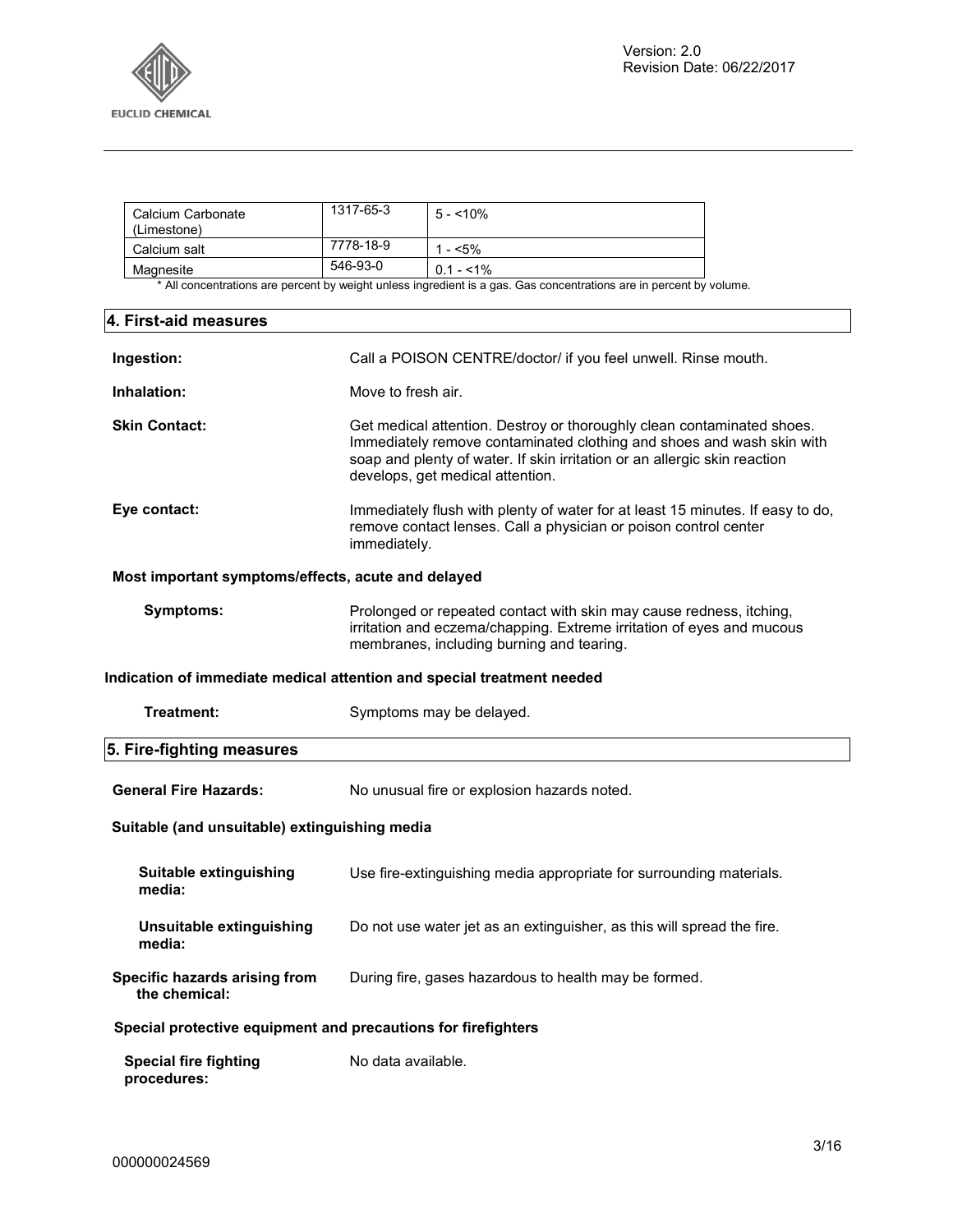

| Special protective equipment   | Self-contained breathing apparatus and full protective clothing must be |  |
|--------------------------------|-------------------------------------------------------------------------|--|
| for fire-fighters:             | worn in case of fire.                                                   |  |
| 6. Accidental release measures |                                                                         |  |

| Personal precautions,<br>protective equipment and<br>emergency procedures: | See Section 8 of the SDS for Personal Protective Equipment. Do not touch<br>damaged containers or spilled material unless wearing appropriate<br>protective clothing. Keep unauthorized personnel away.                                                                                                                                                                                                                                                                                                         |
|----------------------------------------------------------------------------|-----------------------------------------------------------------------------------------------------------------------------------------------------------------------------------------------------------------------------------------------------------------------------------------------------------------------------------------------------------------------------------------------------------------------------------------------------------------------------------------------------------------|
| <b>Methods and material for</b><br>containment and cleaning<br>up:         | Collect spillage in containers, seal securely and deliver for disposal<br>according to local regulations.                                                                                                                                                                                                                                                                                                                                                                                                       |
| <b>Notification Procedures:</b>                                            | In the event of a spill or accidental release, notify relevant authorities in<br>accordance with all applicable regulations.                                                                                                                                                                                                                                                                                                                                                                                    |
| <b>Environmental Precautions:</b>                                          | Do not contaminate water sources or sewer. Prevent further leakage or<br>spillage if safe to do so.                                                                                                                                                                                                                                                                                                                                                                                                             |
| 7. Handling and storage                                                    |                                                                                                                                                                                                                                                                                                                                                                                                                                                                                                                 |
| Precautions for safe handling:                                             | Wash hands thoroughly after handling. Do not handle until all safety<br>precautions have been read and understood. Obtain special instructions<br>before use. Use personal protective equipment as required. Do not get in<br>eyes. Avoid contact with skin. Avoid contact with eyes, skin, and clothing.<br>Ventilate well, avoid breathing vapors. Use approved respirator if air<br>contamination is above accepted level. Use mechanical ventilation in case<br>of handling which causes formation of dust. |
| Conditions for safe storage,<br>including any                              | Store locked up.                                                                                                                                                                                                                                                                                                                                                                                                                                                                                                |

## **8. Exposure controls/personal protection**

#### **Control Parameters**

#### **Occupational Exposure Limits**

| <b>Chemical Identity</b>                                              | <b>Type</b> | <b>Exposure Limit Values</b>                             | Source                                                                          |
|-----------------------------------------------------------------------|-------------|----------------------------------------------------------|---------------------------------------------------------------------------------|
| Crystalline Silica (Quartz)/<br>Silica Sand - Respirable<br>fraction. | TWA         | $0.025$ mg/m $3$                                         | US. ACGIH Threshold Limit Values (2011)                                         |
| Crystalline Silica (Quartz)/<br>Silica Sand - Respirable.             | <b>TWA</b>  | 2.4 millions<br>of particles<br>per cubic foot<br>of air | US. OSHA Table Z-3 (29 CFR 1910.1000)<br>(2000)                                 |
|                                                                       | TWA         | $0.1$ mg/m $3$                                           | US. OSHA Table Z-3 (29 CFR 1910.1000)<br>(2000)                                 |
| Crystalline Silica (Quartz)/<br>Silica Sand - Respirable dust.        | TWA         | $0.05$ mg/m $3$                                          | US. OSHA Specifically Regulated Substances<br>(29 CFR 1910.1001-1053) (03 2016) |
|                                                                       | OSHA AC     | $0.025$ mg/m $3$                                         | US. OSHA Specifically Regulated Substances<br>(29 CFR 1910.1001-1053) (03 2016) |
| Crystalline Silica (Quartz)/<br>Silica Sand - Respirable dust.        | PEL         | $0.05$ mg/m $3$                                          | US. OSHA Table Z-1 Limits for Air<br>Contaminants (29 CFR 1910.1000) (03 2016)  |
| Portland cement - Respirable<br>fraction.                             | <b>TWA</b>  | 1 $mg/m3$                                                | US. ACGIH Threshold Limit Values (2011)                                         |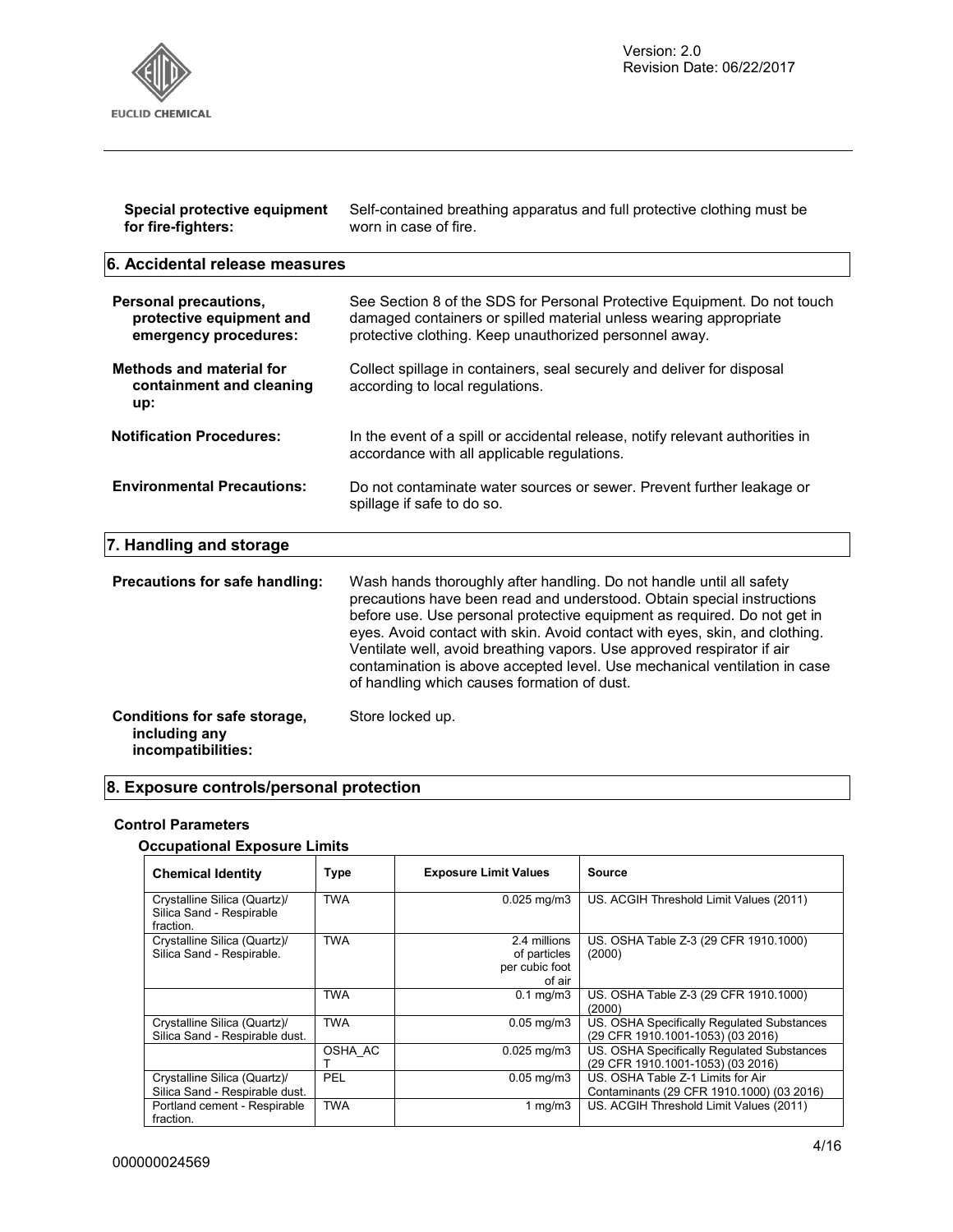

| Portland cement - Total dust. | PEL           | 15 mg/m3                     | US. OSHA Table Z-1 Limits for Air          |
|-------------------------------|---------------|------------------------------|--------------------------------------------|
|                               |               |                              | Contaminants (29 CFR 1910.1000) (02 2006)  |
| Portland cement - Respirable  | PEL           | $5$ mg/m $3$                 | US. OSHA Table Z-1 Limits for Air          |
| fraction.                     |               |                              | Contaminants (29 CFR 1910.1000) (02 2006)  |
| Portland cement               | <b>TWA</b>    | 50 millions of               | US. OSHA Table Z-3 (29 CFR 1910.1000)      |
|                               |               | particles per                | (2000)                                     |
|                               |               | cubic foot of                |                                            |
|                               |               | air                          |                                            |
| Calcium Carbonate             | PEL           | $15 \overline{\text{mg}}$ m3 | US. OSHA Table Z-1 Limits for Air          |
| (Limestone) - Total dust.     |               |                              | Contaminants (29 CFR 1910.1000) (02 2006)  |
| Calcium Carbonate             | PEL           | $5$ mg/m $3$                 | US. OSHA Table Z-1 Limits for Air          |
| (Limestone) - Respirable      |               |                              | Contaminants (29 CFR 1910.1000) (02 2006)  |
| fraction.                     |               |                              |                                            |
| Calcium salt - Total          | <b>REL</b>    | 10 mg/m3                     | US. NIOSH: Pocket Guide to Chemical        |
|                               |               |                              | Hazards (2010)                             |
| Calcium salt - Respirable.    | <b>REL</b>    | $5$ mg/m $3$                 | US. NIOSH: Pocket Guide to Chemical        |
|                               |               |                              | Hazards (2010)                             |
| Calcium salt - Total dust.    | <b>TWA</b>    | 15 mg/m3                     | US. OSHA Table Z-1-A (29 CFR 1910.1000)    |
|                               |               |                              | (1989)                                     |
| Calcium salt - Respirable     | <b>TWA</b>    | $5$ mg/m $3$                 | US. OSHA Table Z-1-A (29 CFR 1910.1000)    |
| fraction.                     |               |                              | (1989)                                     |
| Calcium salt - Total dust.    | <b>TWA</b>    | 15 mg/m3                     | US. Tennessee. OELs. Occupational Exposure |
|                               |               |                              | Limits, Table Z1A (06 2008)                |
| Calcium salt - Respirable     | <b>TWA</b>    | $5$ mg/m $3$                 | US. Tennessee. OELs. Occupational Exposure |
| fraction.                     |               |                              | Limits, Table Z1A (06 2008)                |
| Calcium salt                  | AN ESL        | $5 \mu g/m3$                 | US. Texas. Effects Screening Levels (Texas |
|                               |               |                              | Commission on Environmental Quality) (03   |
|                               |               |                              | 2014)                                      |
|                               | <b>ST ESL</b> | 50 µg/m3                     | US. Texas. Effects Screening Levels (Texas |
|                               |               |                              | Commission on Environmental Quality) (03   |
|                               |               |                              | 2014)                                      |
| Calcium salt - Inhalable      | <b>TWA</b>    | 10 mg/m3                     | US. ACGIH Threshold Limit Values (2011)    |
| fraction.                     |               |                              |                                            |
| Calcium salt - Total dust.    | PEL           | $15 \text{ mg/m}$            | US. OSHA Table Z-1 Limits for Air          |
|                               |               |                              | Contaminants (29 CFR 1910.1000) (02 2006)  |
| Calcium salt - Respirable     | PEL           | $5$ mg/m $3$                 | US. OSHA Table Z-1 Limits for Air          |
| fraction.                     |               |                              | Contaminants (29 CFR 1910.1000) (02 2006)  |
| Magnesite - Total dust.       | PEL           | 15 mg/m3                     | US. OSHA Table Z-1 Limits for Air          |
|                               |               |                              | Contaminants (29 CFR 1910.1000) (02 2006)  |
| Magnesite - Respirable        | PEL           | $5$ mg/m $3$                 | US. OSHA Table Z-1 Limits for Air          |
| fraction.                     |               |                              | Contaminants (29 CFR 1910.1000) (02 2006)  |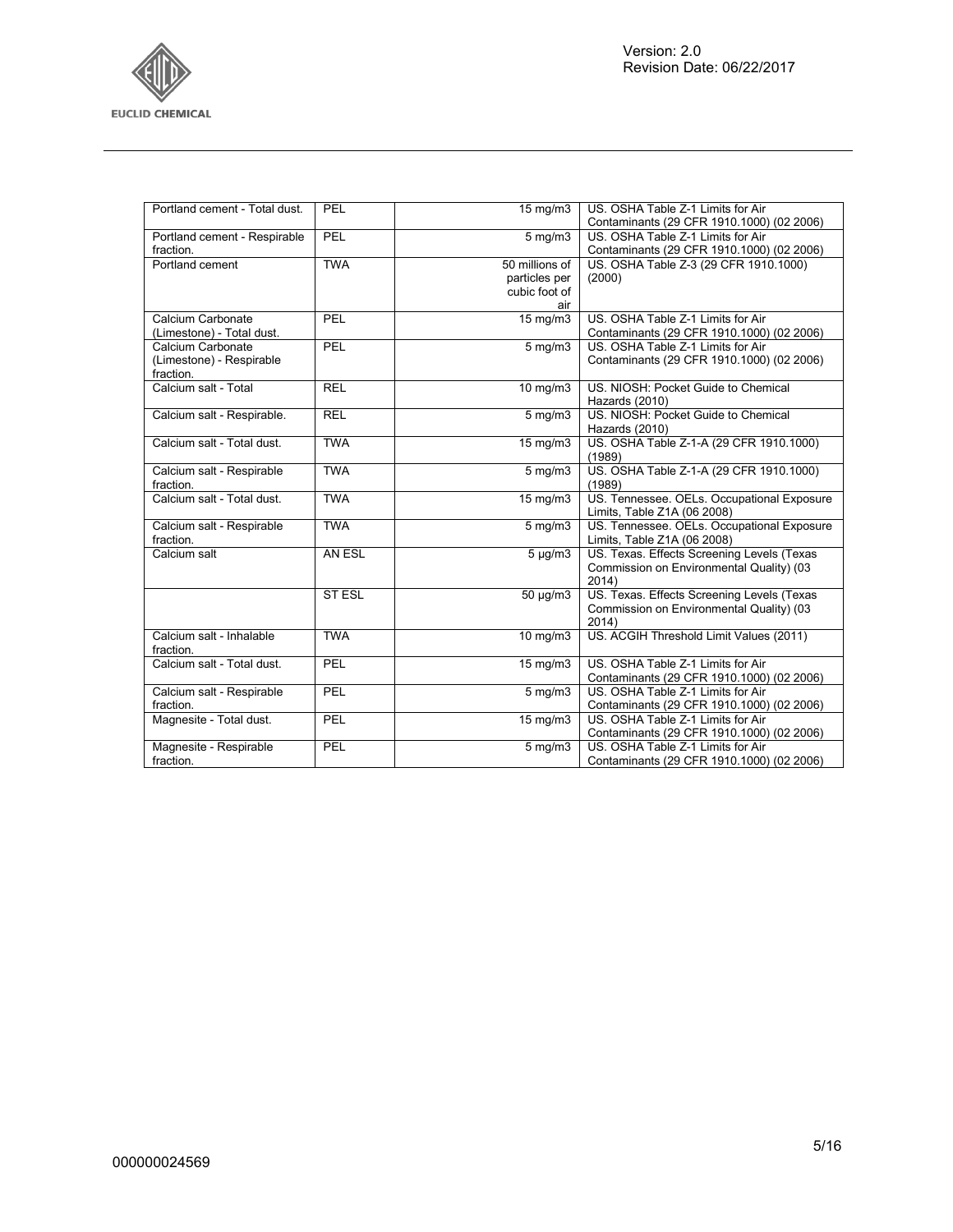

 $\overline{1}$ 

 $\top$ 

┯

 $\top$ 

٦

| <b>Chemical name</b>                                                  | <b>Type</b> | <b>Exposure Limit Values</b> | <b>Source</b>                                                                                                                                                          |
|-----------------------------------------------------------------------|-------------|------------------------------|------------------------------------------------------------------------------------------------------------------------------------------------------------------------|
| Crystalline Silica (Quartz)/<br>Silica Sand - Respirable<br>fraction. | <b>TWA</b>  | $0.025$ mg/m $3$             | Canada. British Columbia OELs. (Occupational<br>Exposure Limits for Chemical Substances,<br>Occupational Health and Safety Regulation<br>296/97, as amended) (07 2007) |
| Crystalline Silica (Quartz)/<br>Silica Sand - Respirable<br>fraction. | <b>TWA</b>  | 0.10 mg/m3                   | Canada. Ontario OELs. (Control of Exposure to<br>Biological or Chemical Agents) (06 2015)                                                                              |
| Crystalline Silica (Quartz)/<br>Silica Sand - Respirable dust.        | <b>TWA</b>  | $0.1$ mg/m $3$               | Canada. Quebec OELs. (Ministry of Labor -<br>Regulation Respecting the Quality of the Work<br>Environment) (12 2008)                                                   |
| Portland cement - Total dust.                                         | <b>TWA</b>  | 10 mg/m3                     | Canada. British Columbia OELs. (Occupational<br>Exposure Limits for Chemical Substances,<br>Occupational Health and Safety Regulation<br>296/97, as amended) (07 2007) |
| Portland cement - Respirable<br>fraction.                             | <b>TWA</b>  | $3$ mg/m $3$                 | Canada. British Columbia OELs. (Occupational<br>Exposure Limits for Chemical Substances,<br>Occupational Health and Safety Regulation<br>296/97, as amended) (07 2007) |
| Portland cement - Respirable<br>fraction.                             | <b>TWA</b>  | 1 $mg/m3$                    | Canada. Ontario OELs. (Control of Exposure to<br>Biological or Chemical Agents) (06 2015)                                                                              |
| Portland cement - Total dust.                                         | <b>TWA</b>  | 10 mg/m3                     | Canada. Quebec OELs. (Ministry of Labor -<br>Regulation Respecting the Quality of the Work<br>Environment) (12 2008)                                                   |
| Portland cement - Respirable<br>dust.                                 | <b>TWA</b>  | $5$ mg/m $3$                 | Canada. Quebec OELs. (Ministry of Labor -<br>Regulation Respecting the Quality of the Work<br>Environment) (12 2008)                                                   |
| Calcium Carbonate<br>(Limestone) - Total dust.                        | <b>STEL</b> | 20 mg/m3                     | Canada. British Columbia OELs. (Occupational<br>Exposure Limits for Chemical Substances,<br>Occupational Health and Safety Regulation<br>296/97, as amended) (07 2007) |
|                                                                       | <b>TWA</b>  | 10 mg/m3                     | Canada. British Columbia OELs. (Occupational<br>Exposure Limits for Chemical Substances,<br>Occupational Health and Safety Regulation<br>296/97, as amended) (07 2007) |
| Calcium Carbonate<br>(Limestone) - Respirable<br>fraction.            | <b>TWA</b>  | 3 mg/m3                      | Canada. British Columbia OELs. (Occupational<br>Exposure Limits for Chemical Substances,<br>Occupational Health and Safety Regulation<br>296/97, as amended) (07 2007) |
| Calcium Carbonate<br>(Limestone) - Total dust.                        | <b>TWA</b>  | $10$ mg/m $3$                | Canada. Quebec OELs. (Ministry of Labor -<br>Regulation Respecting the Quality of the Work<br>Environment) (12 2008)                                                   |
| Calcium salt                                                          | <b>TWA</b>  | $10$ mg/m $3$                | Canada. Alberta OELs (Occupational Health &<br>Safety Code, Schedule 1, Table 2) (07 2009)                                                                             |
| Calcium salt - Inhalable                                              | <b>TWA</b>  | 10 mg/m3                     | Canada. British Columbia OELs. (Occupational<br>Exposure Limits for Chemical Substances,<br>Occupational Health and Safety Regulation<br>296/97, as amended) (07 2007) |
| Calcium salt - Inhalable<br>fraction.                                 | <b>TWA</b>  | 10 mg/m3                     | Canada. Ontario OELs. (Control of Exposure to<br>Biological or Chemical Agents) (11 2010)                                                                              |
| Calcium salt - Total dust.                                            | <b>TWA</b>  | 10 mg/m3                     | Canada. Quebec OELs. (Ministry of Labor -<br>Regulation Respecting the Quality of the Work<br>Environment) (12 2008)                                                   |
| Calcium salt - Respirable<br>dust.                                    | <b>TWA</b>  | $5 \text{ mg/m}$             | Canada. Quebec OELs. (Ministry of Labor -<br>Regulation Respecting the Quality of the Work<br>Environment) (12 2008)                                                   |

#### **Appropriate Engineering Controls**

Mechanical ventilation or local exhaust ventilation may be required. Observe good industrial hygiene practices. Observe occupational exposure limits and minimize the risk of inhalation of dust.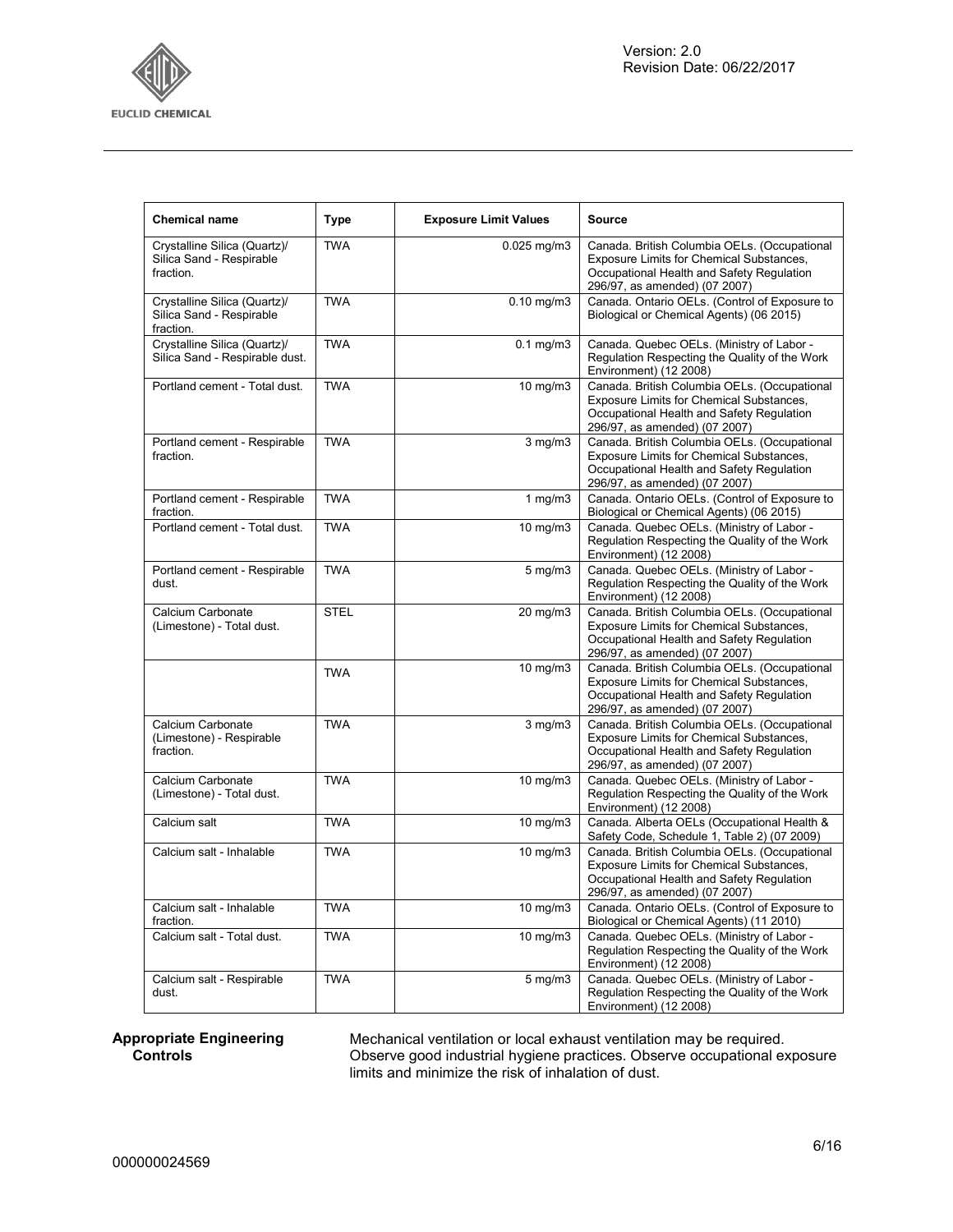

#### **Individual protection measures, such as personal protective equipment**

| <b>General information:</b>                       | Provide easy access to water supply and eye wash facilities. Good general<br>ventilation (typically 10 air changes per hour) should be used. Ventilation<br>rates should be matched to conditions. If applicable, use process<br>enclosures, local exhaust ventilation, or other engineering controls to<br>maintain airborne levels below recommended exposure limits. If exposure<br>limits have not been established, maintain airborne levels to an acceptable<br>level. |
|---------------------------------------------------|------------------------------------------------------------------------------------------------------------------------------------------------------------------------------------------------------------------------------------------------------------------------------------------------------------------------------------------------------------------------------------------------------------------------------------------------------------------------------|
| <b>Eye/face protection:</b>                       | Wear a full-face respirator, if needed. Wear safety glasses with side shields<br>(or goggles) and a face shield.                                                                                                                                                                                                                                                                                                                                                             |
| <b>Skin Protection</b><br><b>Hand Protection:</b> | Use suitable protective gloves if risk of skin contact.                                                                                                                                                                                                                                                                                                                                                                                                                      |
| Other:                                            | Wear suitable protective clothing. Wear chemical-resistant gloves,<br>footwear, and protective clothing appropriate for the risk of exposure.<br>Contact health and safety professional or manufacturer for specific<br>information.                                                                                                                                                                                                                                         |
| <b>Respiratory Protection:</b>                    | In case of inadequate ventilation use suitable respirator. Seek advice from<br>local supervisor.                                                                                                                                                                                                                                                                                                                                                                             |
| Hygiene measures:                                 | Observe good industrial hygiene practices. Wash hands before breaks and<br>immediately after handling the product. Do not get in eyes. Wash<br>contaminated clothing before reuse. Avoid contact with skin. Contaminated<br>work clothing should not be allowed out of the workplace.                                                                                                                                                                                        |

#### **9. Physical and chemical properties**

# **Appearance Physical state:** solid Form: Powder **Color:** Gray **Odor:** Odorless **Odor threshold:** No data available. **pH:** No data available. **Melting point/freezing point:** No data available. **Initial boiling point and boiling range:** No data available. **Flash Point:** No data available. **Evaporation rate:** No data available. **Flammability (solid, gas):** No **Upper/lower limit on flammability or explosive limits Flammability limit - upper (%):** No data available. **Flammability limit - lower (%):** No data available. **Explosive limit - upper (%):** No data available. **Explosive limit - lower (%):** No data available. Vapor pressure:  $\blacksquare$  No data available. **Vapor density:** No data available.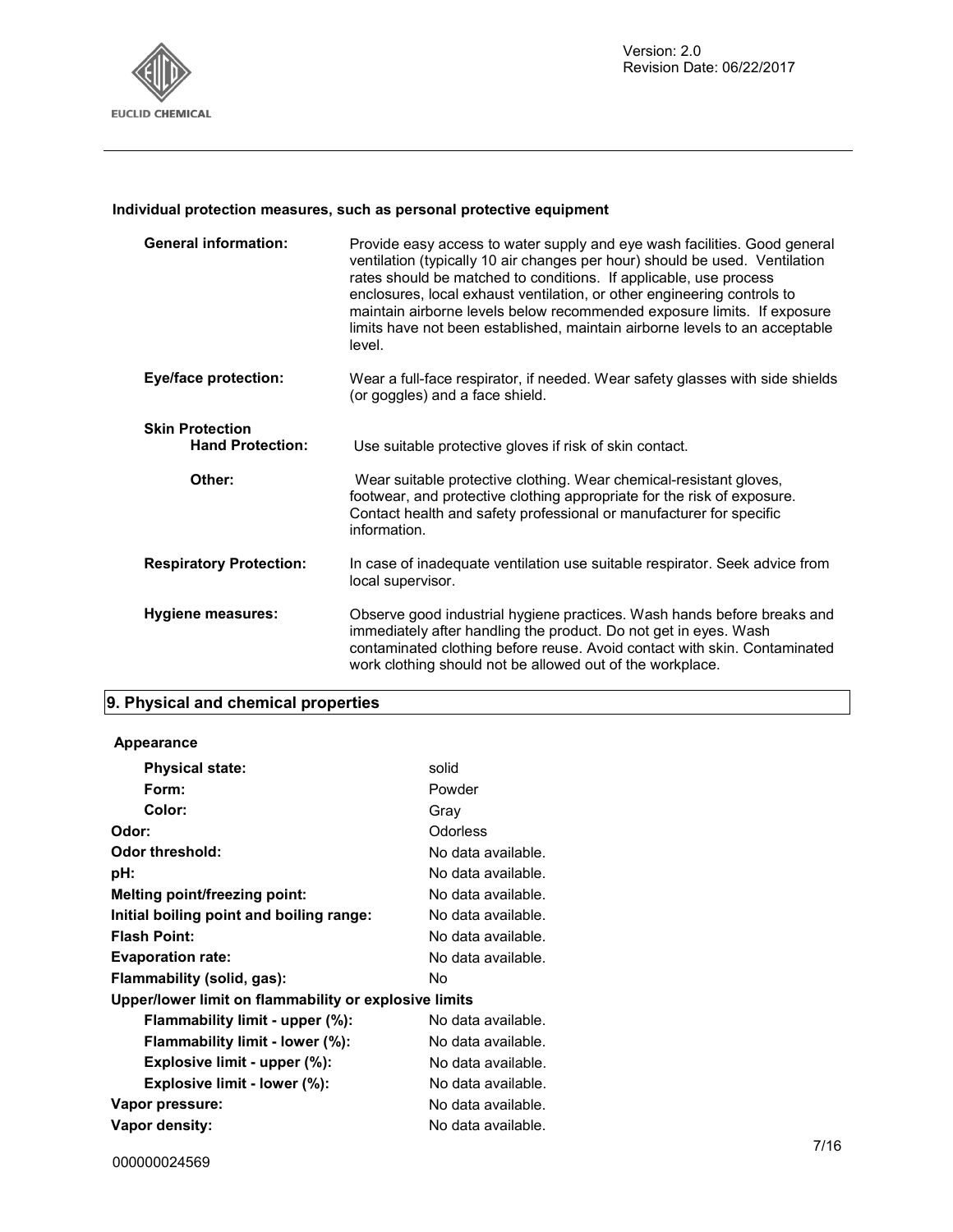

| <b>Relative density:</b><br>Solubility(ies)                                                                                                                 | 2.95                                                                                                 |  |
|-------------------------------------------------------------------------------------------------------------------------------------------------------------|------------------------------------------------------------------------------------------------------|--|
| <b>Solubility in water:</b>                                                                                                                                 | Miscible with water.                                                                                 |  |
| Solubility (other):                                                                                                                                         | No data available.                                                                                   |  |
| Partition coefficient (n-octanol/water):                                                                                                                    | No data available.                                                                                   |  |
| Auto-ignition temperature:                                                                                                                                  | No data available.                                                                                   |  |
| <b>Decomposition temperature:</b>                                                                                                                           | No data available.                                                                                   |  |
| <b>Viscosity:</b>                                                                                                                                           | No data available.                                                                                   |  |
| 10. Stability and reactivity                                                                                                                                |                                                                                                      |  |
| <b>Reactivity:</b>                                                                                                                                          | No data available.                                                                                   |  |
| <b>Chemical Stability:</b>                                                                                                                                  | Material is stable under normal conditions.                                                          |  |
| <b>Possibility of hazardous</b><br>reactions:                                                                                                               | No data available.                                                                                   |  |
| <b>Conditions to avoid:</b>                                                                                                                                 | Avoid heat or contamination.                                                                         |  |
| <b>Incompatible Materials:</b>                                                                                                                              | No data available.                                                                                   |  |
| <b>Hazardous Decomposition</b><br><b>Products:</b>                                                                                                          | Thermal decomposition or combustion may liberate carbon oxides and<br>other toxic gases or vapors.   |  |
| 11. Toxicological information                                                                                                                               |                                                                                                      |  |
| Information on likely routes of exposure<br>Inhalation:<br>In high concentrations, vapors, fumes or mists may irritate nose, throat and<br>mucus membranes. |                                                                                                      |  |
| <b>Skin Contact:</b>                                                                                                                                        | May be harmful in contact with skin. Causes skin irritation. May cause an<br>allergic skin reaction. |  |
| Eye contact:                                                                                                                                                | Causes serious eye damage.                                                                           |  |
| Ingestion:                                                                                                                                                  | May be harmful if swallowed.                                                                         |  |
| Symptoms related to the physical, chemical and toxicological characteristics                                                                                |                                                                                                      |  |
| Inhalation:                                                                                                                                                 | No data available.                                                                                   |  |
| <b>Skin Contact:</b>                                                                                                                                        | No data available.                                                                                   |  |
| Eye contact:                                                                                                                                                | No data available.                                                                                   |  |
| Ingestion:                                                                                                                                                  | No data available.                                                                                   |  |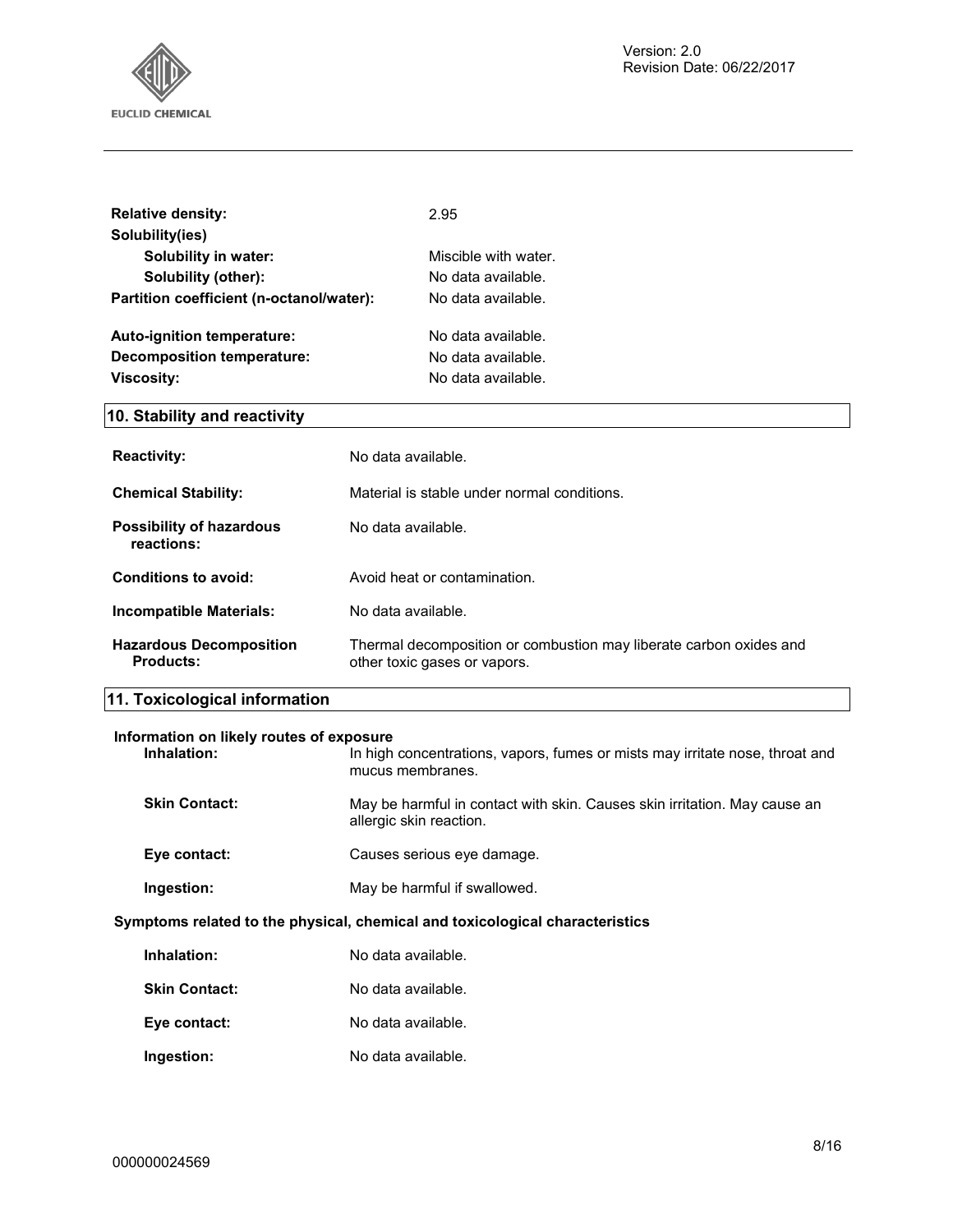

#### **Information on toxicological effects**

| Acute toxicity (list all possible routes of exposure)                                  |                                                                                                          |  |
|----------------------------------------------------------------------------------------|----------------------------------------------------------------------------------------------------------|--|
| Oral<br>Product:                                                                       | ATEmix: 2,158.83 mg/kg                                                                                   |  |
| <b>Dermal</b><br>Product:                                                              | ATEmix: 2,266.37 mg/kg                                                                                   |  |
| <b>Inhalation</b><br>Product:                                                          | ATEmix: 1.9 mg/l                                                                                         |  |
| <b>Repeated dose toxicity</b><br>Product:                                              | No data available.                                                                                       |  |
| <b>Skin Corrosion/Irritation</b><br>Product:                                           | No data available.                                                                                       |  |
| Specified substance(s):<br><b>Trade Secret</b>                                         | in vivo (Rabbit): Not irritant Experimental result, Key study                                            |  |
| Calcium salt                                                                           | in vivo (Rabbit): Not irritant Experimental result, Key study                                            |  |
| Magnesite                                                                              | In vitro (Human, in vitro reconstituted epidermis model): Not irritant<br>Experimental result, Key study |  |
| <b>Serious Eye Damage/Eye Irritation</b><br><b>Product:</b><br>Specified substance(s): | No data available.                                                                                       |  |
| Calcium salt                                                                           | Rabbit, 72 hrs: Not irritating                                                                           |  |

Magnesite Reconstituted Corneal Epithelium model, 10 min: Not irritating

**Respiratory or Skin Sensitization**  No data available.

**Carcinogenicity** 

No data available.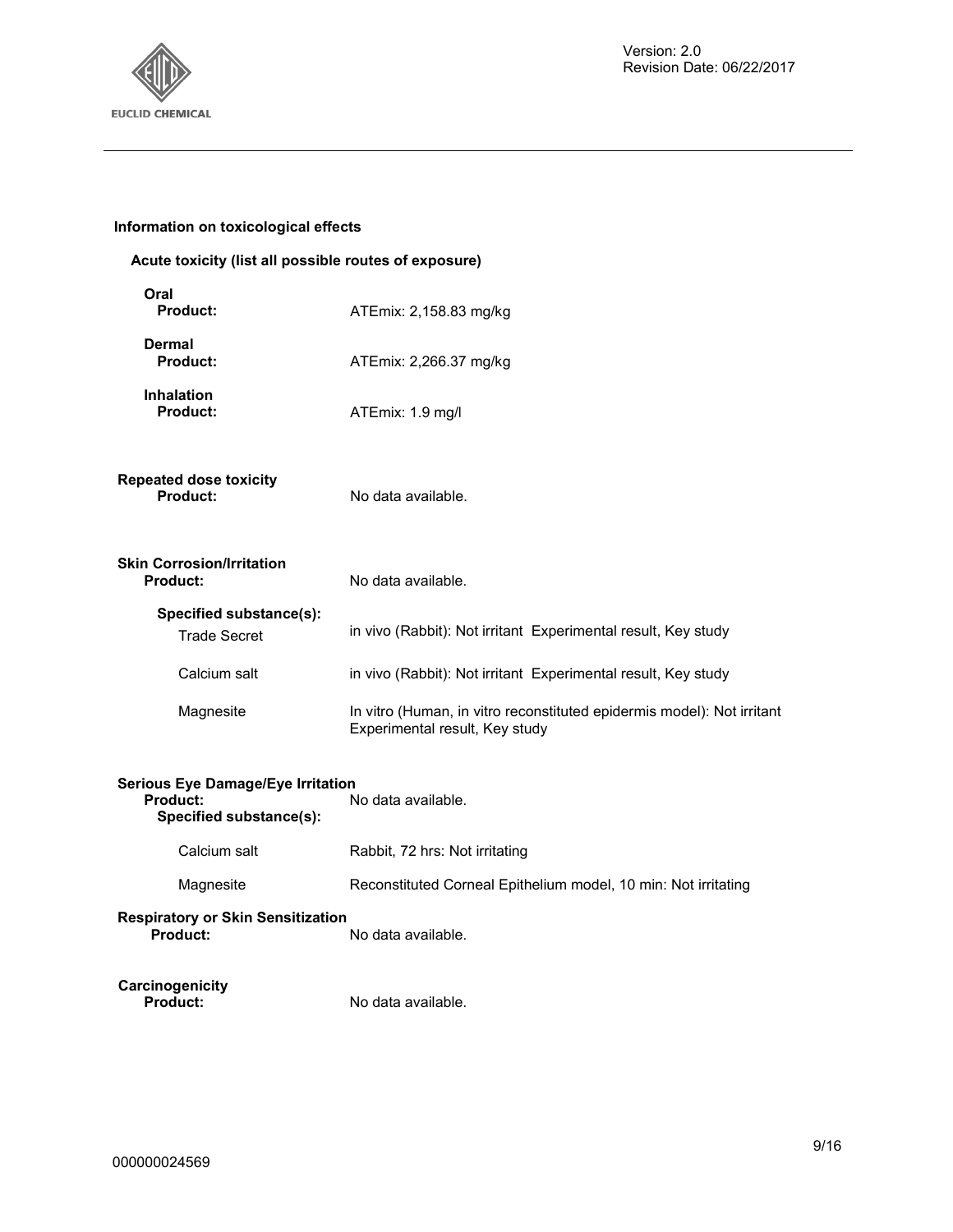

| IARC Monographs on the Evaluation of Carcinogenic Risks to Humans:                          |                                                |                                                                                                                |
|---------------------------------------------------------------------------------------------|------------------------------------------------|----------------------------------------------------------------------------------------------------------------|
|                                                                                             | Crystalline Silica<br>(Quartz)/ Silica<br>Sand | Overall evaluation: Carcinogenic to humans.                                                                    |
|                                                                                             | Crystalline<br>(Quartz)<br>Sand                | US. National Toxicology Program (NTP) Report on Carcinogens:<br>Silica Known To Be Human Carcinogen.<br>Silica |
|                                                                                             |                                                | US. OSHA Specifically Regulated Substances (29 CFR 1910.1001-1050):                                            |
|                                                                                             | Crystalline Silica<br>(Quartz)/ Silica<br>Sand | Cancer                                                                                                         |
|                                                                                             | <b>Germ Cell Mutagenicity</b>                  |                                                                                                                |
| In vitro<br>Product:                                                                        |                                                | No data available.                                                                                             |
| In vivo<br><b>Product:</b>                                                                  |                                                | No data available.                                                                                             |
| <b>Reproductive toxicity</b><br>Product:                                                    |                                                | No data available.                                                                                             |
| <b>Specific Target Organ Toxicity - Single Exposure</b><br>No data available.<br>Product:   |                                                |                                                                                                                |
| <b>Specific Target Organ Toxicity - Repeated Exposure</b><br>Product:<br>No data available. |                                                |                                                                                                                |
| <b>Target Organs</b><br>Specific Target Organ Toxicity - Repeated Exposure: Lung            |                                                |                                                                                                                |
| <b>Aspiration Hazard</b><br><b>Product:</b>                                                 |                                                | No data available.                                                                                             |
| Other effects:                                                                              |                                                | No data available.                                                                                             |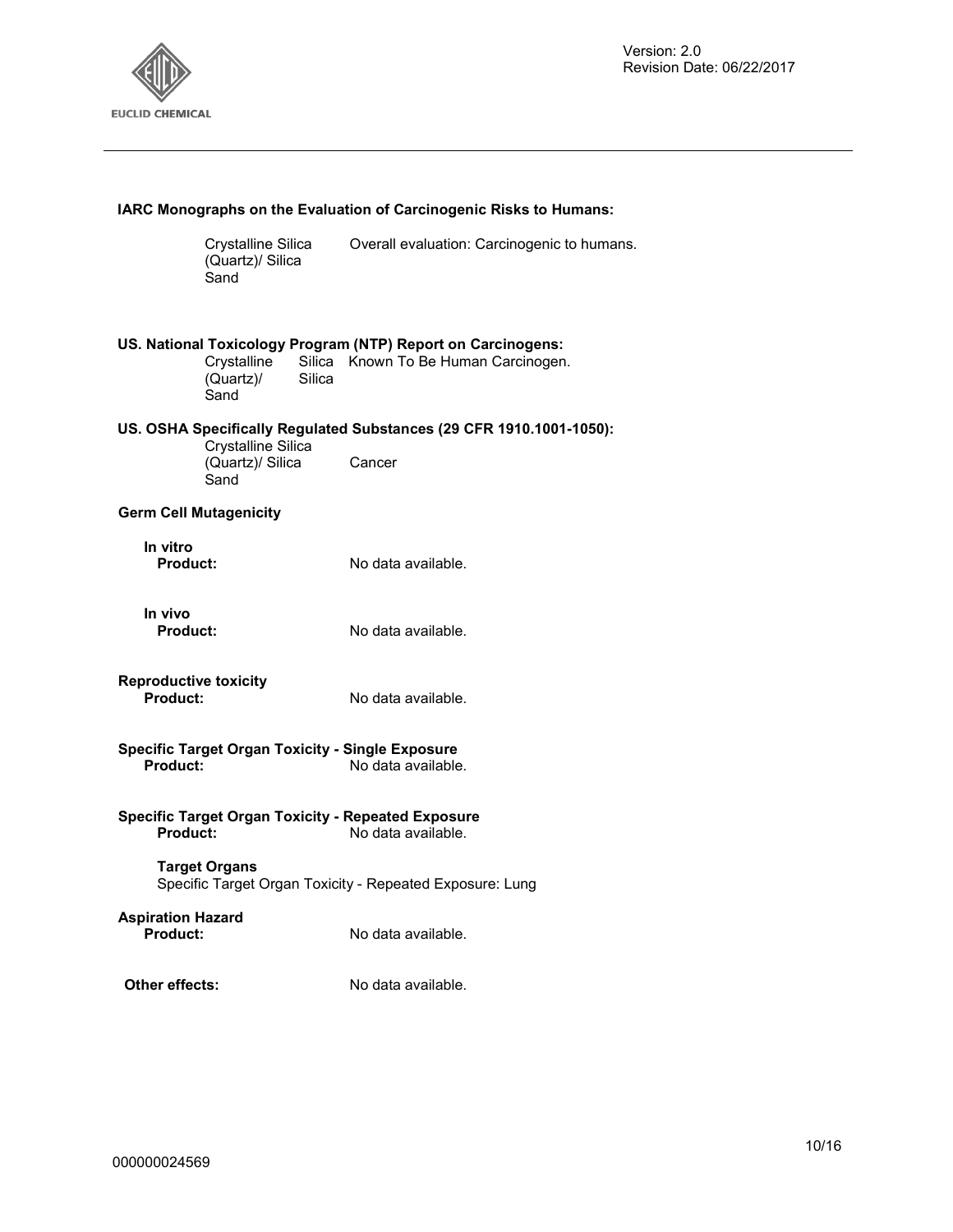

# **12. Ecological information**

#### **Ecotoxicity:**

#### **Acute hazards to the aquatic environment:**

| Fish<br><b>Product:</b>                                                              | No data available.                                                            |  |
|--------------------------------------------------------------------------------------|-------------------------------------------------------------------------------|--|
| Specified substance(s):<br>Calcium salt                                              | LC 50 (Fathead minnow (Pimephales promelas), 96 h): > 1,970 mg/l<br>Mortality |  |
| <b>Aquatic Invertebrates</b><br>Product:                                             | No data available.                                                            |  |
| Chronic hazards to the aquatic environment:                                          |                                                                               |  |
| <b>Fish</b><br><b>Product:</b>                                                       | No data available.                                                            |  |
| <b>Aquatic Invertebrates</b><br>Product:                                             | No data available.                                                            |  |
| <b>Toxicity to Aquatic Plants</b><br><b>Product:</b>                                 | No data available.                                                            |  |
| <b>Persistence and Degradability</b>                                                 |                                                                               |  |
| <b>Biodegradation</b><br>Product:                                                    | No data available.                                                            |  |
| <b>BOD/COD Ratio</b><br><b>Product:</b>                                              | No data available.                                                            |  |
| <b>Bioaccumulative potential</b><br><b>Bioconcentration Factor (BCF)</b><br>Product: | No data available.                                                            |  |
| Partition Coefficient n-octanol / water (log Kow)<br>Product:<br>No data available.  |                                                                               |  |
| <b>Mobility in soil:</b>                                                             | No data available.                                                            |  |
| Other adverse effects:                                                               | No data available.                                                            |  |
|                                                                                      |                                                                               |  |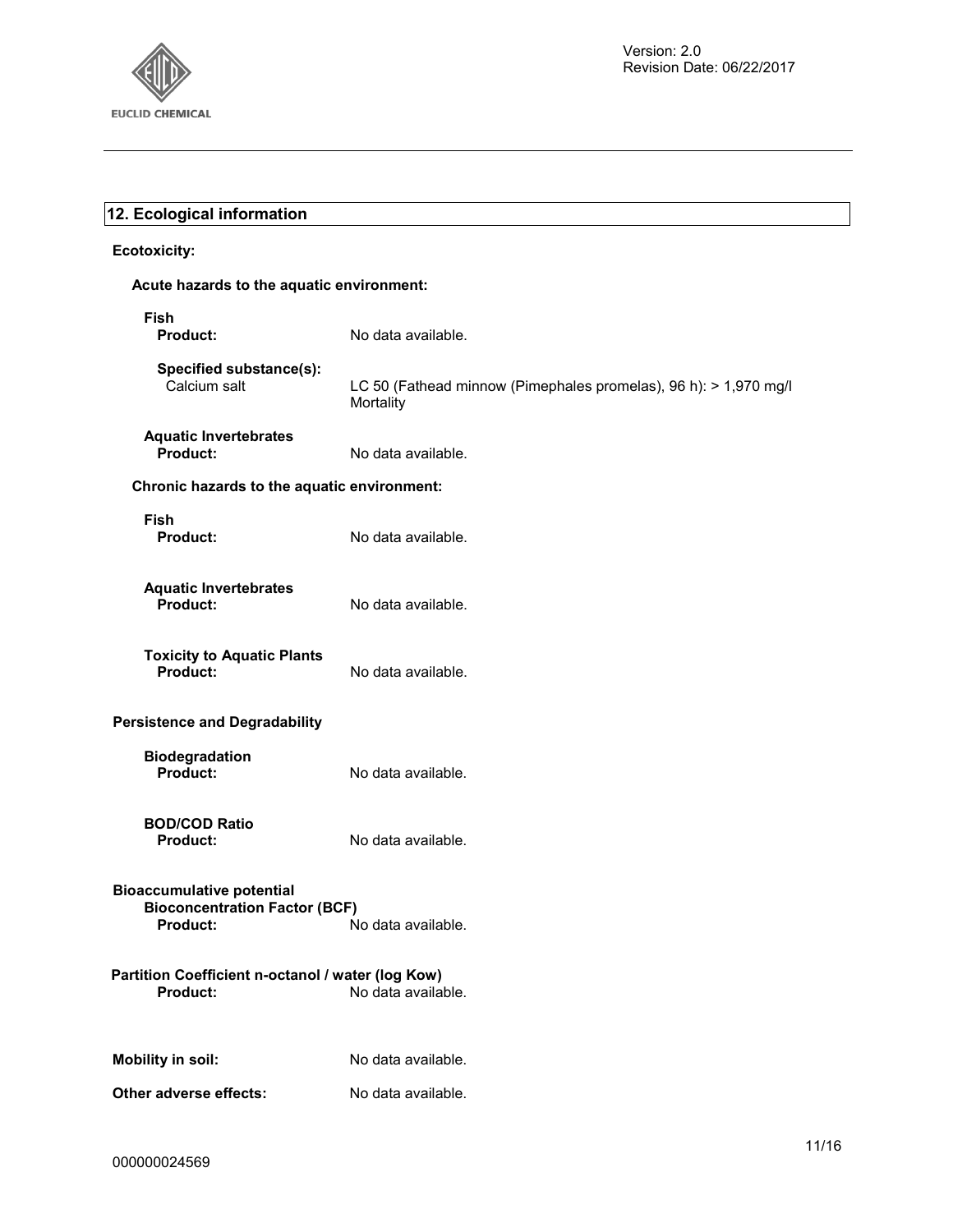

| 13. Disposal considerations    |                                                                                                                                                                               |
|--------------------------------|-------------------------------------------------------------------------------------------------------------------------------------------------------------------------------|
| <b>Disposal instructions:</b>  | Dispose of waste at an appropriate treatment and disposal facility in<br>accordance with applicable laws and regulations, and product<br>characteristics at time of disposal. |
| <b>Contaminated Packaging:</b> | No data available.                                                                                                                                                            |
| 14. Transport information      |                                                                                                                                                                               |
| TDG:                           |                                                                                                                                                                               |
| Not Regulated                  |                                                                                                                                                                               |

#### **CFR / DOT:**

Not Regulated

#### **IMDG:**

Not Regulated

#### **15. Regulatory information**

#### **US Federal Regulations**

**TSCA Section 12(b) Export Notification (40 CFR 707, Subpt. D)**  None present or none present in regulated quantities.

#### **US. OSHA Specifically Regulated Substances (29 CFR 1910.1001-1050)**

| <b>Chemical Identity</b> | <b>OSHA hazard(s)</b> |
|--------------------------|-----------------------|
| Crystalline Silica       | kidney effects        |
| (Quartz)/ Silica Sand    | lung effects          |
|                          | immune system effects |
|                          | Cancer                |

#### **CERCLA Hazardous Substance List (40 CFR 302.4):**

| <b>Chemical Identity</b> | Reportable quantity |
|--------------------------|---------------------|
| Sodium nitrite           | $100$ lbs.          |

#### **Superfund Amendments and Reauthorization Act of 1986 (SARA)**

#### **Hazard categories**

Immediate (Acute) Health Hazards Delayed (Chronic) Health Hazard Acute toxicity Skin Corrosion/Irritation Serious Eye Damage/Eye Irritation Skin sensitizer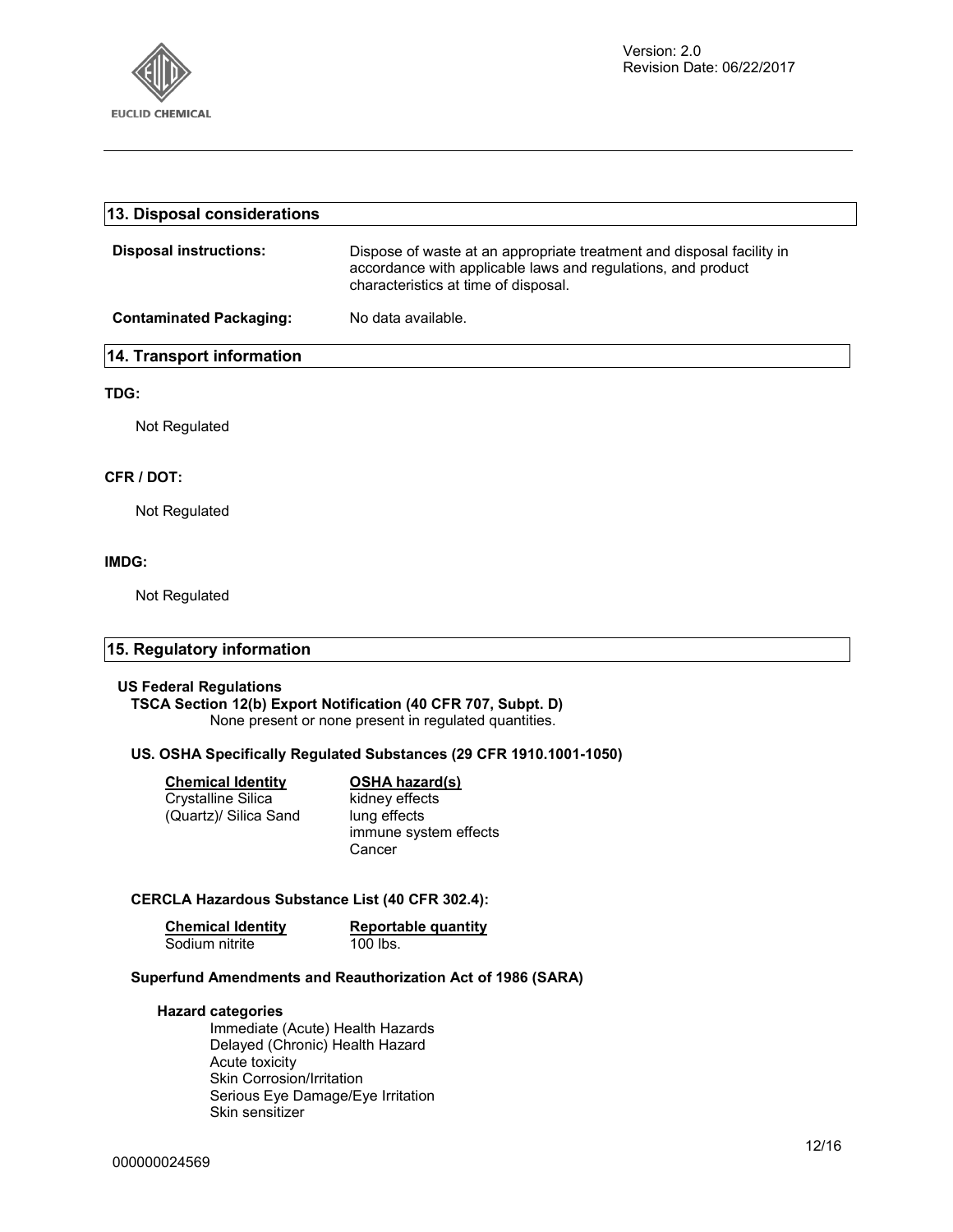

**Carcinogenicity** Specific Target Organ Toxicity - Repeated Exposure

#### **SARA 302 Extremely Hazardous Substance**

None present or none present in regulated quantities.

#### **SARA 304 Emergency Release Notification**

| <b>Chemical Identity</b> | Reportable quantity |
|--------------------------|---------------------|
| Sodium nitrite           | $100$ lbs.          |
| Glycol ether solvent     |                     |

#### **SARA 311/312 Hazardous Chemical**

| <b>Chemical Identity</b>     | <b>Threshold Planning Quantity</b> |
|------------------------------|------------------------------------|
| Crystalline Silica (Quartz)/ | 10000 lbs                          |
| Silica Sand                  |                                    |
| Portland cement              | 10000 lbs                          |
| <b>Trade Secret</b>          | 10000 lbs                          |
| Calcium Carbonate            | 10000 lbs                          |
| (Limestone)                  |                                    |
| Calcium salt                 | 10000 lbs                          |
| Magnesite                    | 10000 lbs                          |
|                              |                                    |

#### **SARA 313 (TRI Reporting)**

None present or none present in regulated quantities.

#### **Clean Air Act (CAA) Section 112(r) Accidental Release Prevention (40 CFR 68.130)**  None present or none present in regulated quantities.

#### **Clean Water Act Section 311 Hazardous Substances (40 CFR 117.3)**

None present or none present in regulated quantities.

#### **US State Regulations**

#### **US. California Proposition 65**

This product contains chemical(s) known to the State of California to cause cancer and/or to cause birth defects or other reproductive harm.

| Crystalline Silica (Quartz)/ | Carcinogenic. 09 2011        |
|------------------------------|------------------------------|
| Silica Sand                  |                              |
| Lithium carbonate            | Developmental toxin. 09 2011 |
| Titanium dioxide             | Carcinogenic. 09 2011        |

#### **US. New Jersey Worker and Community Right-to-Know Act**

#### **Chemical Identity**

Crystalline Silica (Quartz)/ Silica Sand Portland cement Calcium Carbonate (Limestone) Calcium salt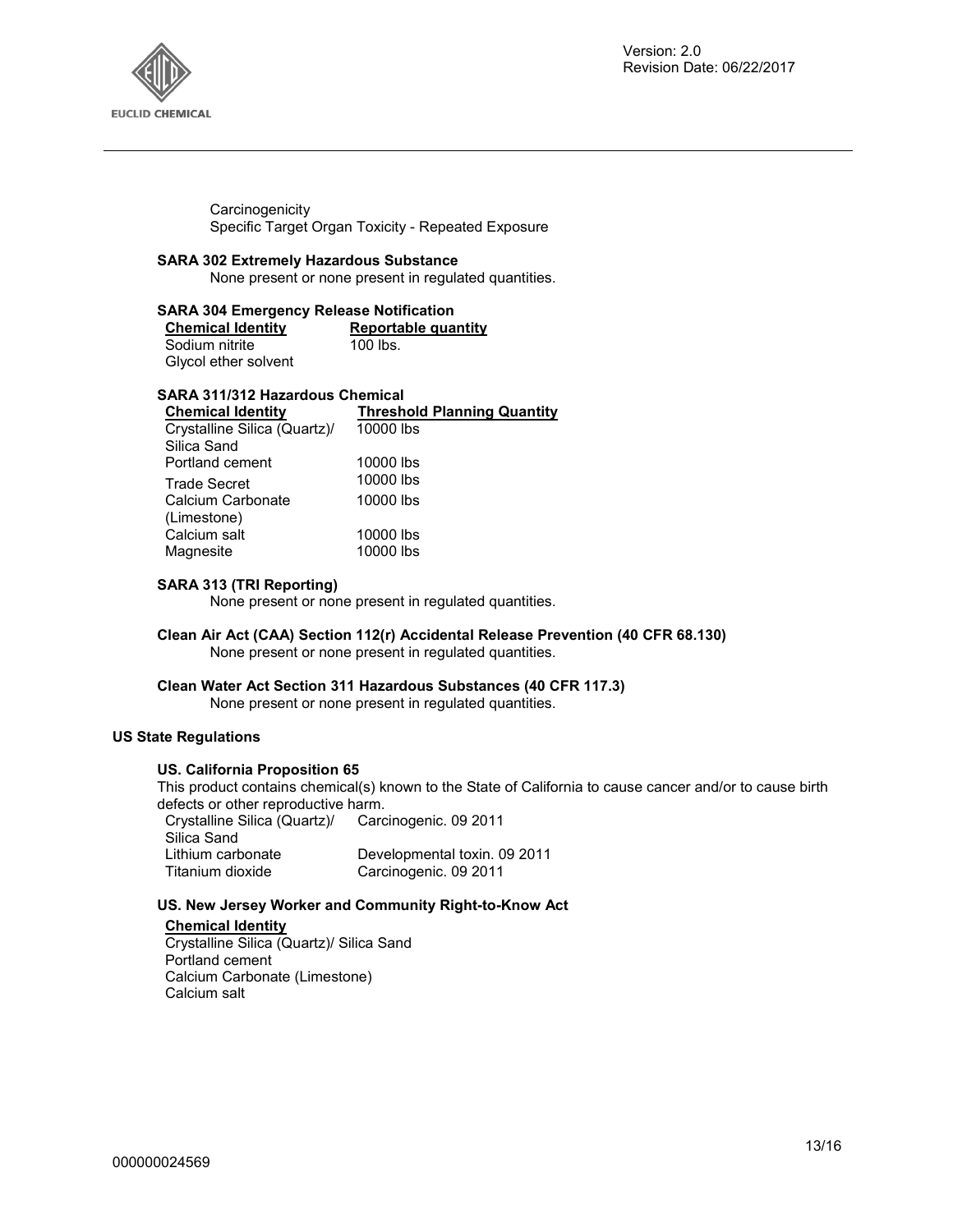

#### **US. Massachusetts RTK - Substance List**

#### **Chemical Identity**

Crystalline Silica (Quartz)/ Silica Sand Portland cement Calcium Carbonate (Limestone) Calcium salt

#### **US. Pennsylvania RTK - Hazardous Substances**

**Chemical Identity**

Crystalline Silica (Quartz)/ Silica Sand Portland cement Calcium Carbonate (Limestone) Calcium salt

### **US. Rhode Island RTK**

#### **Chemical Identity**

Crystalline Silica (Quartz)/ Silica Sand Portland cement Calcium Carbonate (Limestone)

#### **International regulations**

#### **Montreal protocol**

not applicable

#### **Stockholm convention**

not applicable

#### **Rotterdam convention**

not applicable

#### **Kyoto protocol**

not applicable

#### **VOC:**

| Regulatory VOC (less water and | $:$ < 5 g/l         |
|--------------------------------|---------------------|
| exempt solvent)                |                     |
| VOC Method 310                 | $\therefore$ 0.05 % |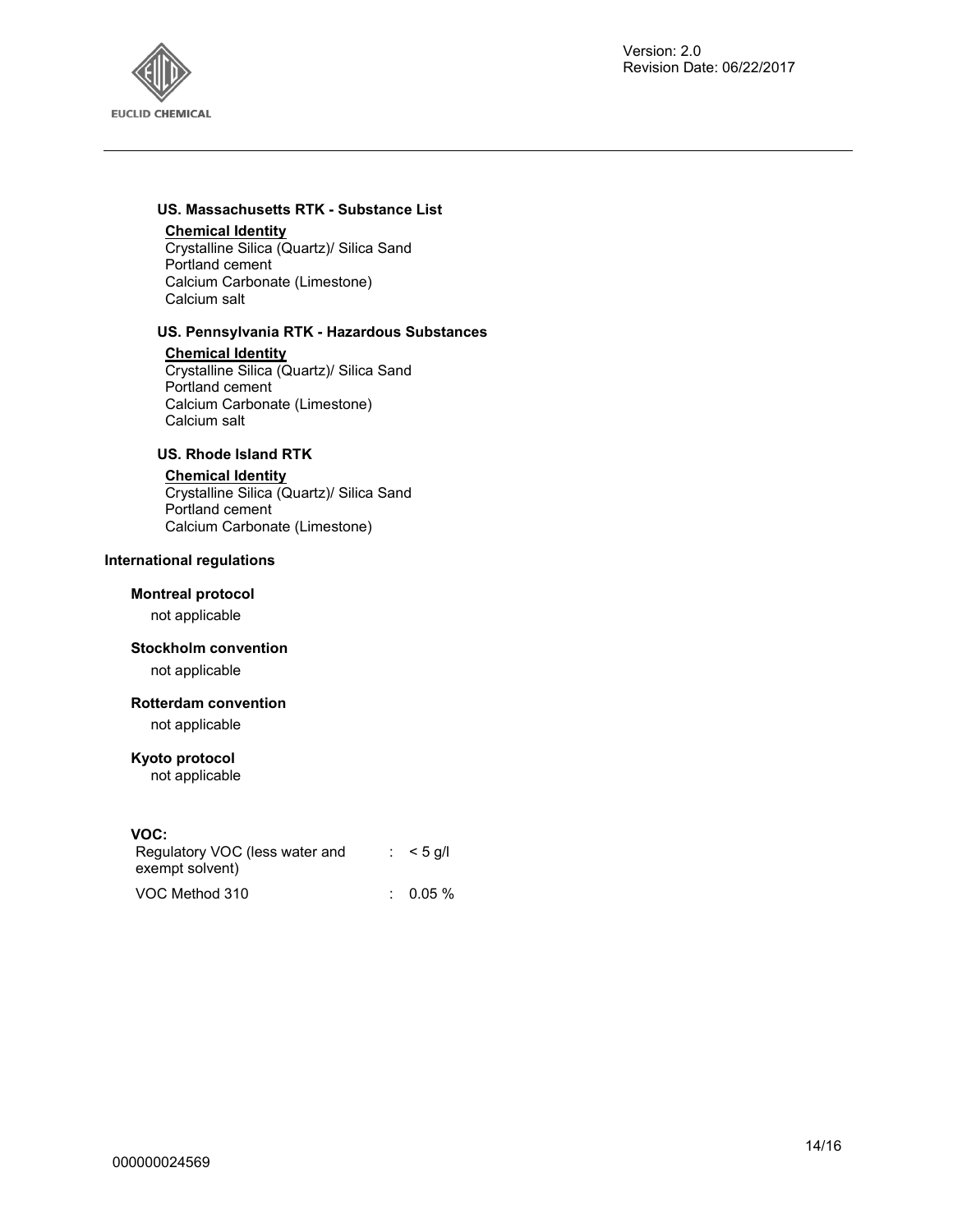

| <b>Inventory Status:</b><br>Australia AICS: | One or more components in this product are<br>not listed on or exempt from the Inventory. |
|---------------------------------------------|-------------------------------------------------------------------------------------------|
| Canada DSL Inventory List:                  | All components in this product are listed on or<br>exempt from the Inventory.             |
| EINECS, ELINCS or NLP:                      | One or more components in this product are<br>not listed on or exempt from the Inventory. |
| Japan (ENCS) List:                          | One or more components in this product are<br>not listed on or exempt from the Inventory. |
| China Inv. Existing Chemical Substances:    | One or more components in this product are<br>not listed on or exempt from the Inventory. |
| Korea Existing Chemicals Inv. (KECI):       | One or more components in this product are<br>not listed on or exempt from the Inventory. |
| Canada NDSL Inventory:                      | One or more components in this product are<br>not listed on or exempt from the Inventory. |
| Philippines PICCS:                          | One or more components in this product are<br>not listed on or exempt from the Inventory. |
| US TSCA Inventory:                          | All components in this product are listed on or<br>exempt from the Inventory.             |
| New Zealand Inventory of Chemicals:         | One or more components in this product are<br>not listed on or exempt from the Inventory. |
| Japan ISHL Listing:                         | One or more components in this product are<br>not listed on or exempt from the Inventory. |
| Japan Pharmacopoeia Listing:                | One or more components in this product are<br>not listed on or exempt from the Inventory. |
| Mexico INSQ:                                | One or more components in this product are<br>not listed on or exempt from the Inventory. |
| Ontario Inventory:                          | One or more components in this product are<br>not listed on or exempt from the Inventory. |
| Taiwan Chemical Substance Inventory:        | One or more components in this product are<br>not listed on or exempt from the Inventory. |